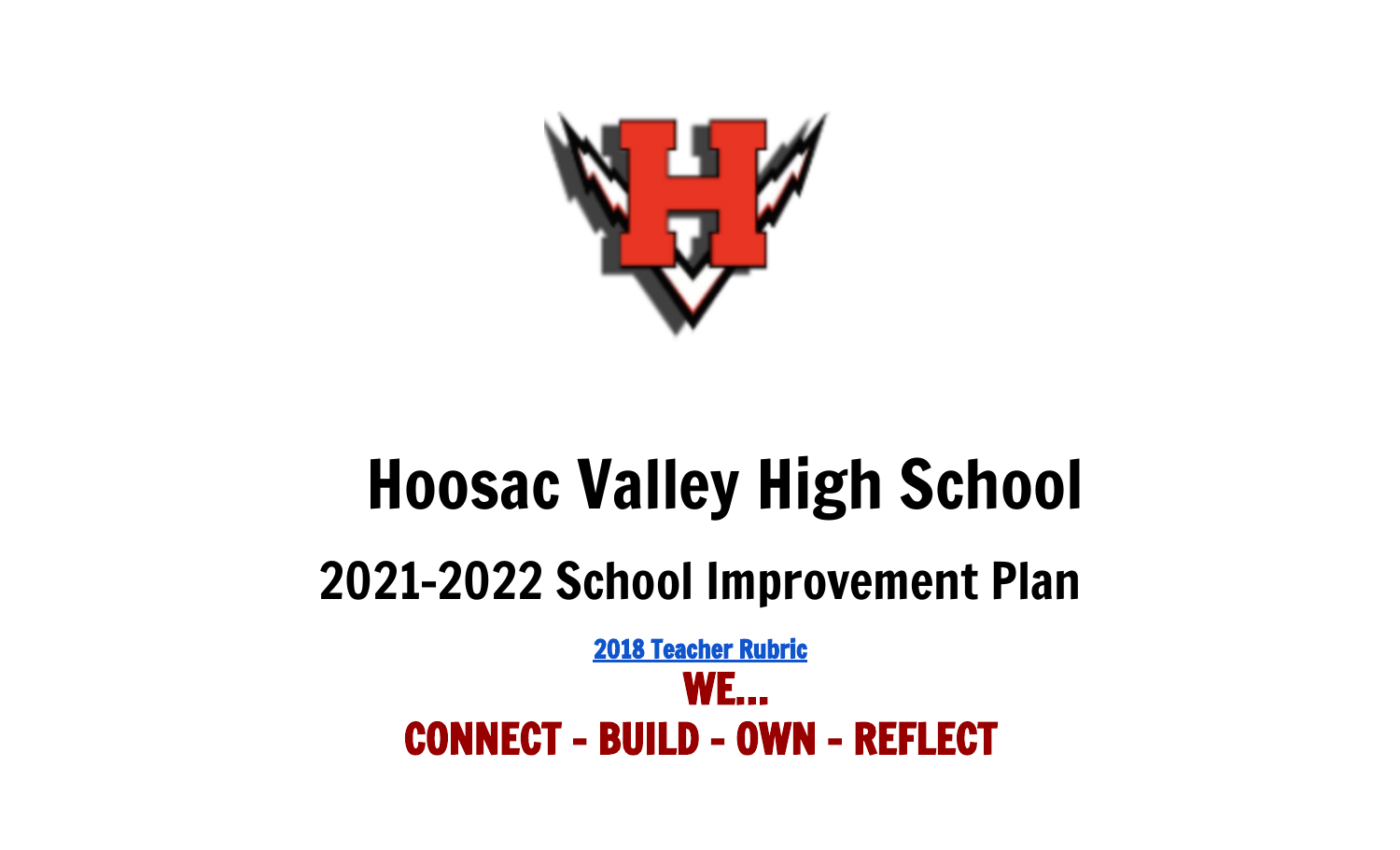### **Communication/Family Engagement**

Strategic Objective 3: Faculty/staff/administration will create, implement, and/or host a variety of communication strategies in **order to support the mission of the district.**

*Standard Alignment:*

**STANDARD III : Promotes the learning and growth of all students and the success of all staff through effective partnerships and communication with families, community organizations, and other stakeholders that support the mission of the school and district.**

#### **FOCUS ELEMENTS**

**III-A-1: Family Engagement:** Uses a variety of culturally responsive practices and communication strategies to support every family to participate actively and appropriately in the classroom and/or school community.

**III-C-1: Culturally Proficient Communication:** Regularly communicates with families about student learning and performance, and invites and responds promptly to communications from families while demonstrating understanding of and respect for different home languages, cultures, and values.

**III-B- 2: Curriculum Support:** Regularly updates families on curriculum throughout the year and suggests strategies for supporting learning at school and home, including appropriate adaptation for students with disabilities or limited English proficiency.

| <b>Action</b>                                                                                                                                                                                                                                                                                                                                                                                                                                                                                                                                                                                                                                                                                 | <b>Timeline</b>                                                                                                                               | <b>Measure for Success/Benchmark</b>                                                                                                                                                                                                                                                                                                                                                                |  |
|-----------------------------------------------------------------------------------------------------------------------------------------------------------------------------------------------------------------------------------------------------------------------------------------------------------------------------------------------------------------------------------------------------------------------------------------------------------------------------------------------------------------------------------------------------------------------------------------------------------------------------------------------------------------------------------------------|-----------------------------------------------------------------------------------------------------------------------------------------------|-----------------------------------------------------------------------------------------------------------------------------------------------------------------------------------------------------------------------------------------------------------------------------------------------------------------------------------------------------------------------------------------------------|--|
| Hoosac Valley Regional School District will regularly communicate with families regarding student learning and academic performance at all grade levels.                                                                                                                                                                                                                                                                                                                                                                                                                                                                                                                                      |                                                                                                                                               |                                                                                                                                                                                                                                                                                                                                                                                                     |  |
| <b>Family Engagement:</b><br>• Words from Byrd<br>Quarterly 8th Grade Showcase Events<br>Meet Hoosac Valley<br>Parent/Teacher Conferences<br>Dean's Quarterly Newsletter<br><b>LINK Crew Showcase Newsletters</b><br>Social Media Updates (Facebook, website)<br>Partner with the Northern Berkshire Community Coalition, the Family Resource Ctr., and Juvenile<br>Court to strengthen and support more services available to students and families<br>Sandy Hook Promise initiatives (Start with Hello, SOS, Student Wellness)<br>LINK Crew -- 8th Grade Step UP<br>School events (musical, athletics, Art Hathaway dinner, ice-cream social, band/jazz<br>performances, talent show, etc.) | Weekly<br>Quarterly<br>Yearly<br>Yearly<br>Quarterly<br><b>Bi-Weekly</b><br>Daily<br>Daily<br>Quarterly<br>Yearly<br>Yearly<br><b>Monthly</b> | Check "read" receipts<br>Attendance rate and feedback forms<br>Attendance rate<br>Attendance rate<br>Completion/track clicks on website<br>Completion/track clicks on website<br>Track views<br>Discipline records (decrease), completion of<br>program<br>Completion/feedback/#of outside providers & student participants<br>Attendance/grant renewal<br>Attendance and views/clicks and feedback |  |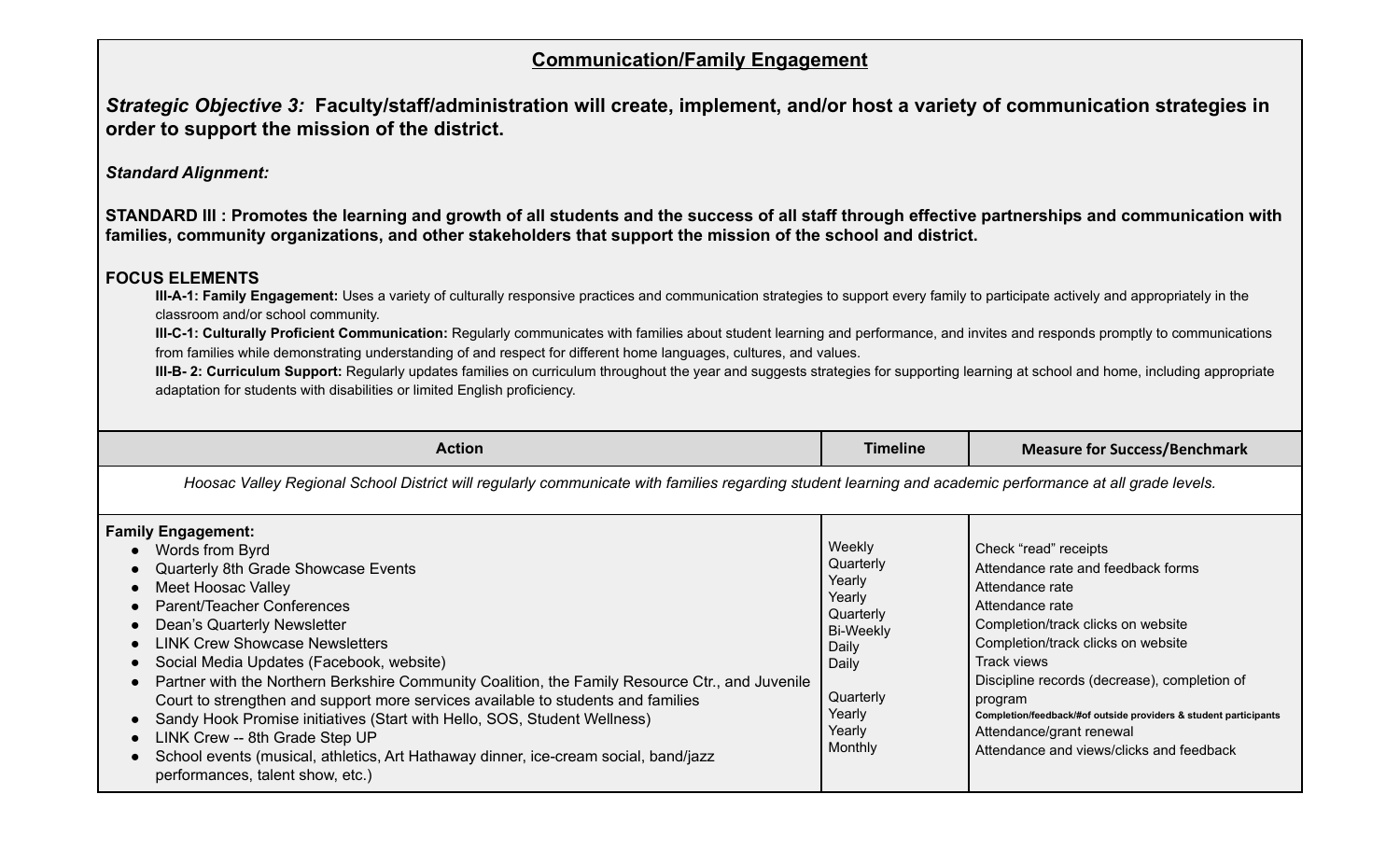| <b>Culturally Proficient Communication:</b><br>Email, phone calls<br>Class or department newsletters and/or Facebook pages (other platforms)<br>Schoology pages/Google Classroom<br>Face-to-face meetings<br>Powerschool<br><b>Translated documents</b>  | 48-hours (M-F)<br>Daily/quarterly<br>Daily<br>As needed<br>Two-weeks<br>As needed | Documented logs PANORAMA<br>Completion/clicks, etc.<br>Views/reviews<br>Agenda/notes/attendance<br>Views/reviews/responses<br>Completion    |
|----------------------------------------------------------------------------------------------------------------------------------------------------------------------------------------------------------------------------------------------------------|-----------------------------------------------------------------------------------|---------------------------------------------------------------------------------------------------------------------------------------------|
| <b>Curriculum Support:</b><br>Fastbridge data reports<br>Syllabi<br>Progress reports/report cards<br>Posting curriculum maps<br>MCAS data reports<br>Schoology/Powerschool<br>Instructional software progress reports (Edgenuity, EdPuzzle, Informative) | 3x per year<br>Yearly<br>Quarterly<br>Yearly<br>Yearly<br>Daily<br>Daily          | Completion<br>Signed parent/student page and Schoology<br>Completion<br>Completion and views<br>Completion<br>Views/reviews<br>Views/review |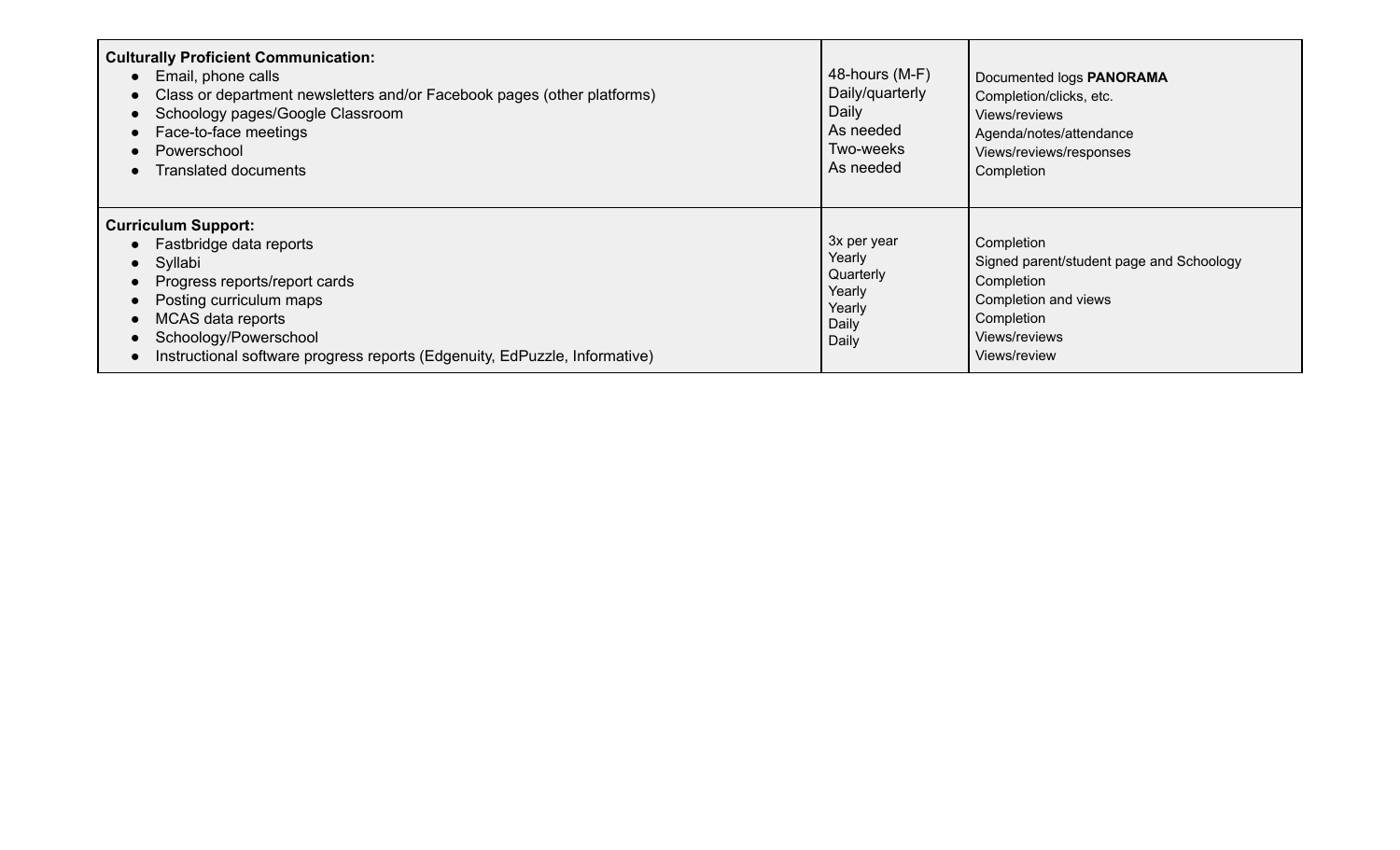## **High Leverage Instructional Practices and Implementation of Curriculum with Integrity**

Strategic Objective 1: Staff will implement new curriculum(s) with integrity and analyze impact on student learning through the **use of the Formative Assessments for Results cycle and FastBridge data collection.**

#### *Standard Alignment:*

**STANDARD I: Promotes the learning and growth of all students by providing high-quality and coherent instruction, designing and administering authentic and meaningful student assessments, analyzing student performance and growth data, using this data to improve instruction, providing students with constructive feedback on an ongoing basis, and continuously refining learning objectives.**

#### **FOCUS ELEMENTS**

**I-A-3: Well Structured Lessons:** Adapts as needed and implements standards-based units comprised of well-structured lessons with challenging tasks and measurable outcomes; appropriate student engagement strategies, pacing, sequence, resources, and grouping; purposeful questioning; an strategic use of technology and digital media; such that students are able to learn the knowledge and skills defined in state standards/local curricula.

**I-B-2: Adjustments to Practice:** Analyzes results from a variety of assessments to determine progress toward intended outcomes and uses these findings to adjust practice and identify and/or implement differentiated interventions and enhancements for students.

| <b>Action</b>                                                                                                                                                                                                                                                                                                                                                                                                                                                                                                           | <b>Timeline</b>                                      | <b>Measure for Success/Benchmark</b>                                                                                                                                                                                                                                |
|-------------------------------------------------------------------------------------------------------------------------------------------------------------------------------------------------------------------------------------------------------------------------------------------------------------------------------------------------------------------------------------------------------------------------------------------------------------------------------------------------------------------------|------------------------------------------------------|---------------------------------------------------------------------------------------------------------------------------------------------------------------------------------------------------------------------------------------------------------------------|
| <b>Well Structured Lessons:</b><br>Staff working in departments/independently to complete curriculum maps, update<br>maps, and prepare for department presentations June 2022<br>ILT/TEAMS to use protocols to access the integrity and effectiveness of formative and<br>summative assessments<br>$\bullet$ FAR Cycle<br>Clarifying the Journey (Learning Targets and Success Criteria) implemented in every<br>classroom<br>Formative Assessments tied to the standards<br>Analyze assessments<br>Taking FIRME action | 1x per month - June<br>2022<br>1x per month<br>Daily | Maps added to folders -- added to website<br>Agendas, data, meeting reflections<br>Posted to see/review -- evidence (Schoology,<br>Teachpoint, etc)<br>Curriculum maps, other data provided<br>Observation, other data provided<br>Observation, other data provided |
| <b>Adjustments to Practice:</b><br>ILT/Teachers review data as part of FAR Cycle<br>Coaches reviewing Fastbridge Data<br>Co-Teaching in ALL 8th grades classes and identified areas of need<br>$\bullet$ BBT                                                                                                                                                                                                                                                                                                            | 3x per month<br>Ongoing<br>Daily/weekly<br>Weekly    | Agendas, student work samples<br>FB/Powerpoint<br>Agendas, assessment data<br>Agendas/notes, meetings with families, students,<br>teachers                                                                                                                          |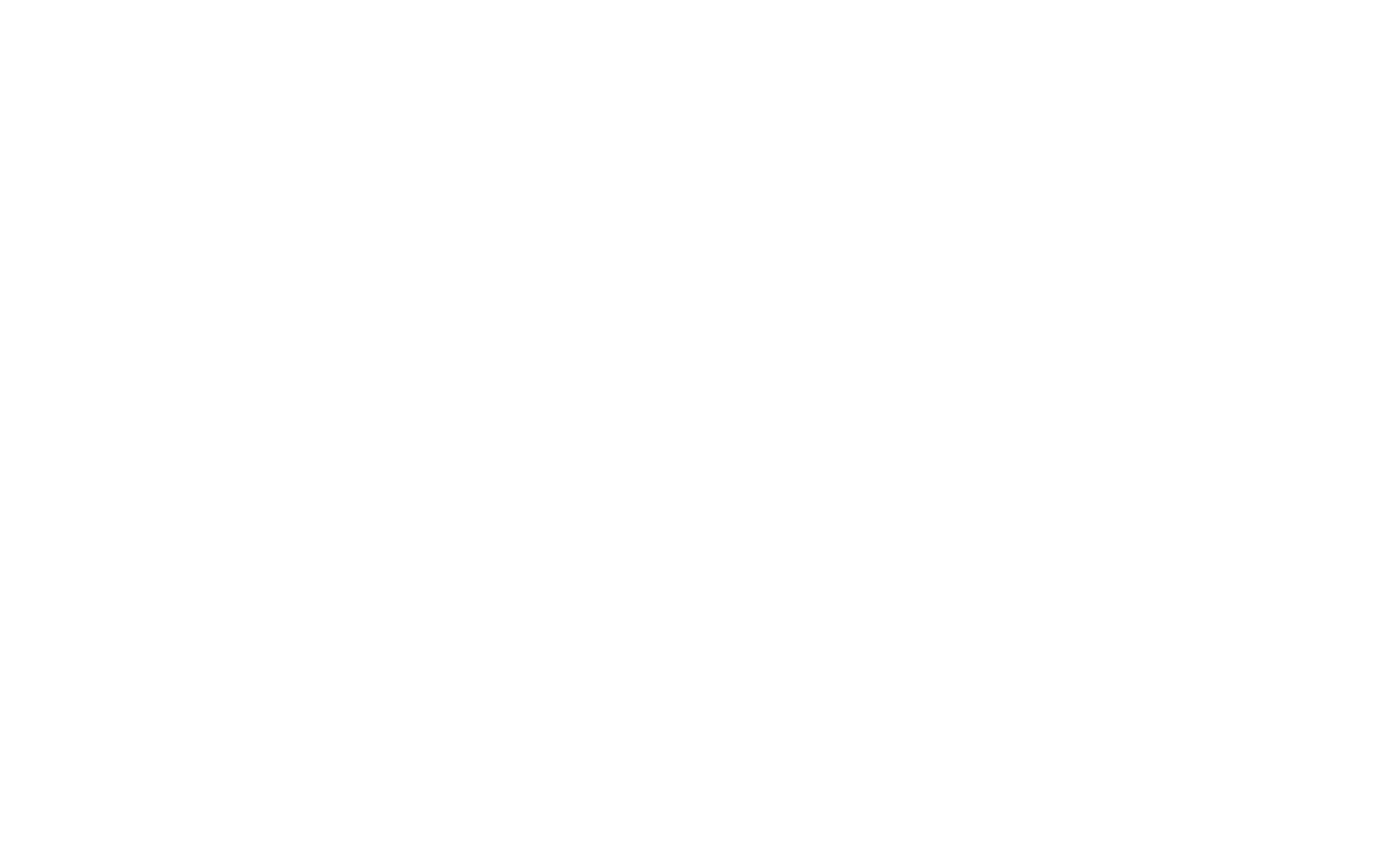# **Safe Learning Environment (SEL)**

*Strategic Objective 2:* The Hoosac Valley Regional School District promotes the learning and growth of all students through instructional practices that establish high expectations, create a safe and effective classroom environment, and demonstrate cultural proficiency.

*Standard Alignment:*

**STANDARD II: The teacher promotes the learning and growth of all students through instructional practices that establish high expectations, create a safe and effective classroom environment, and demonstrate cultural proficiency.**

#### **FOCUS ELEMENTS**

**II-A-1: Quality and Effort of Work:** Consistently defines high expectations for the quality of student work and the perseverance and effort required to produce it; often provides exemplars, rubrics, and guided practice.

**II-A-3: Meeting Diverse Needs:** Uses appropriate inclusive practices, such as tiered supports and scaffolded instruction, to accommodate differences in students' learning needs, abilities, interests, and levels of readiness, including those of academically advanced students, students with disabilities, and English learners.

**II-D-1: Creates and Maintains a Respectful Environment:** Establishes an environment in which students demonstrate respect for and affirm their own (self-awareness) and others' (social awareness) differences related to background, identity, language, strengths, and challenges, and responds appropriately if/when conflicts or misunderstandings arise related to such differences.

| <b>Action</b>                                                                                                                                                                        | <b>Timeline</b>                               | <b>Measure for Success/Benchmark</b>                                                                                                                                                                          |
|--------------------------------------------------------------------------------------------------------------------------------------------------------------------------------------|-----------------------------------------------|---------------------------------------------------------------------------------------------------------------------------------------------------------------------------------------------------------------|
| Quality and Effort of Work:<br>Clarifying the journey (LT, Use of success criteria (meeting or<br>exceeding)<br>Connect, build, own, reflect                                         | Ongoing<br>Ongoing                            | Data driven by student work (getting work on the table) -- reflected in agendas<br>Formative assessments -- reflected in agendas                                                                              |
| <b>Meeting Diverse Needs:</b><br>Differentiation<br>TIER I across the board<br>Co-Teaching and Coaching                                                                              | Daily<br>Daily<br>Daily                       | Observation, assessments, agendas, student work<br>Observation, various assessments<br>Plans/Agendas, progress reports (IEP and others)                                                                       |
| <b>Create and Maintain a Respectful Environment:</b><br><b>ESL Liaison</b><br>Restorative Circles/Code of Conduct<br>$\bullet$ SEL Block<br>○ Soft-Skills Rubric<br>Panorama Surveys | Daily<br>Daily<br>Daily<br>Ongoing<br>Monthly | Discipline data<br>PRIDE Rallies, Talk About Them Tuesday, etc. (to be created by PBIS team)<br>Progress reports, meetings with teachers<br>Discipline data, Dean/SAC data<br>Agendas, rubric data collection |